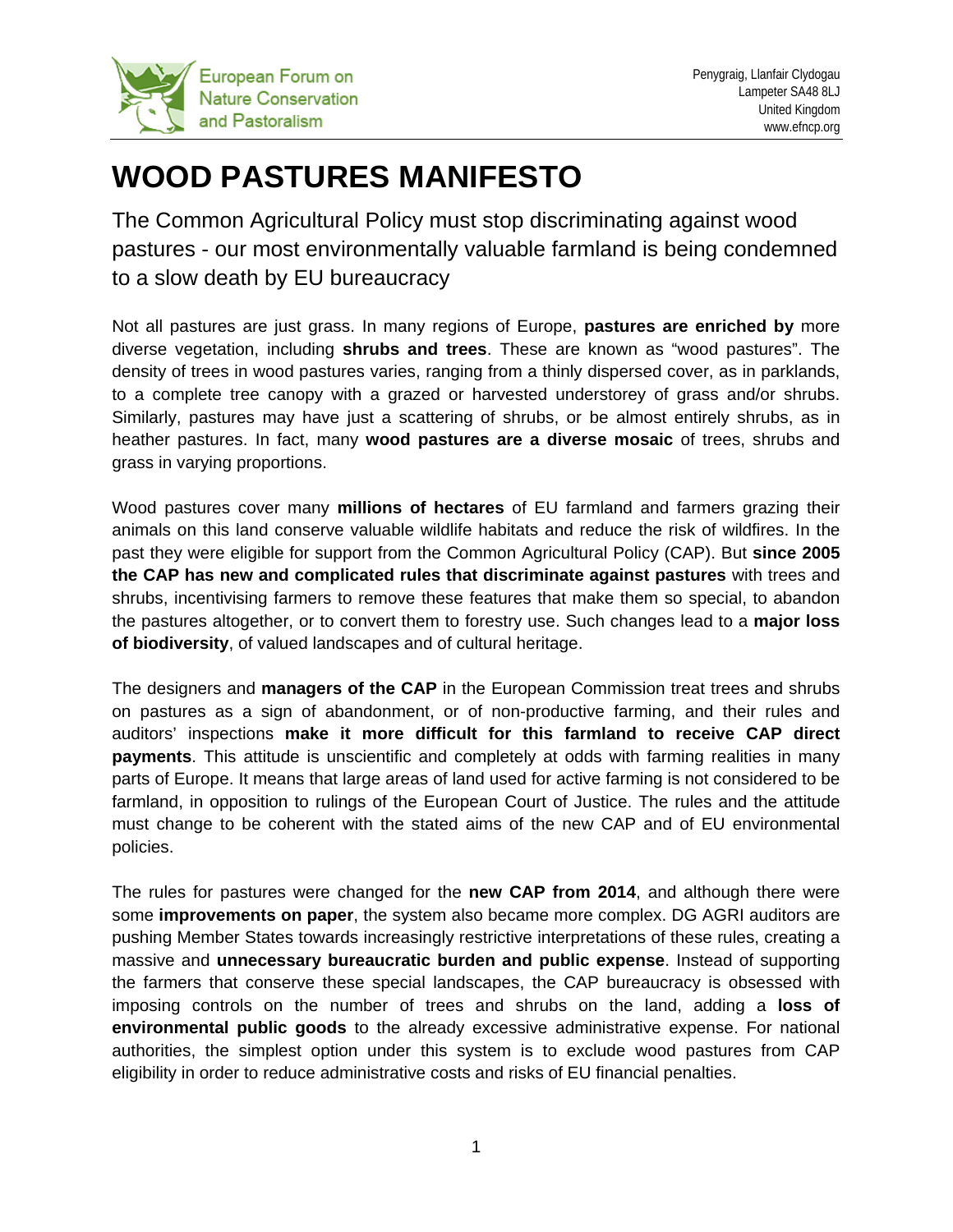

The CAP should not make direct payments on farmland that is not in active use, whether arable land, grass pasture or wood pasture. But the **current rules** do not achieve this aim, they merely **penalise wood pastures even when in very active use**, while allowing arable land and grass pasture to receive payments with no farming activity and just one mechanical intervention per year.

## **The signatories of this manifesto draw the attention of the EU institutions and Member States to the following facts:**

- 1. Wood pastures are genuine, **productive farming landscapes**, allowing farmers to produce quality meat and milk based on the use of low-input, diversified forage resources. For many farmers making use of wood pastures, they are **crucial for the farm economy**. Of course, not all woodland is pasture. The differentiating criterion is the usage of the land, not the number of trees - some wood pastures have a high density of trees, much above the EU limit of 100 trees/ha, which has no scientific justification.
- 2. Trees and shrubs on pastures are an **important source of forage**. Acorns and other fruits provide valuable feed during autumn and early winter; in the dry conditions of southern Europe, the foliage and shoots of **trees and shrubs play an essential role in overcoming the lack of grass in summer and early autumn**; perennial shrubs and trees are also browsed during the winter, when grass is not available.
- 3. Trees and shrubs have **other agronomic functions** they pump nutrients from deep in the soil and thus improve the associated herbaceous pasture, especially on poorer soils. They also extend the grass-growing season into the summer and winter by protecting it from climatic extremes. They provide animals with natural medicines, for example against parasites, thus reducing veterinary costs, and they give protection against meteorological hazards. In a context of climate change, they are a resilient option for many farmers.
- 4. Wood pastures are among the most valuable type of farmland for **public goods and ecosystem services**, including biodiversity, landscape, carbon storage (both in the vegetation and in the soil), soil protection, water management and cultural values. Ancient trees add special biodiversity and cultural values to wood pastures.
- 5. The environmental importance of wood pastures is confirmed by the classification of some types as **Natura 2000 habitats** in Annex 1 of the EU Habitats Directive, for example Mediterranean wood pastures with evergreen oaks and Fennoscandian wooded meadows and wooded pastures. Most of the types of Temperate Heaths and Scrub and Sclerophyllous Scrub listed in Annex 1 are pastures with important shrub and/or tree elements, and some of the Semi-natural dry grasslands and Scrubland Facies also include shrubs in the habitat description, as the name suggests.
- 6. These habitats **depend on grazing animals to maintain their Conservation Status**, and thus to deliver Target 1 of the Biodiversity 2020 strategy. Continued, balanced grazing, and management for regeneration of trees and shrubs, are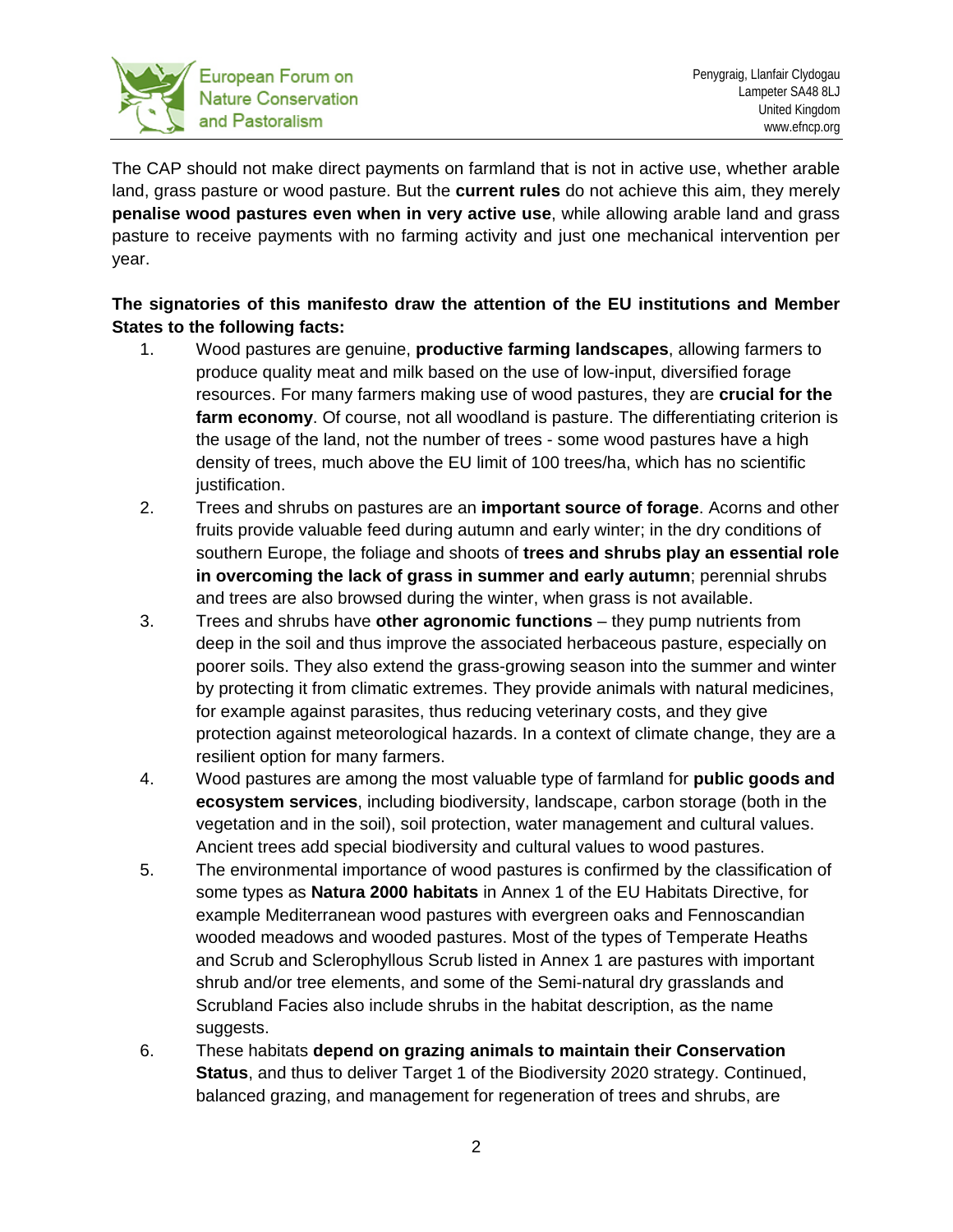

essential for conserving wood pastures as productive farmland, and as wildlife habitats. Continued **grazing of these pastures is also essential for reducing the risk of devastating wildfires** over large areas of land, especially in southern Europe.

- 7. Pastures with trees and shrubs are so valuable that the farmers who use and maintain them should have **priority for receiving CAP support** under a "green" CAP. But in many regions, the way the CAP is designed and implemented is giving these farmers quite the opposite signal, making it difficult for them to claim the direct payments intended for all farmers in the EU, and ultimately condemning wood pastures to a slow death.
- 8. This situation runs directly **against the aims of EU environmental policies**, especially the Biodiversity Strategy, and makes a mockery of claims that the new CAP is "green" and gives priority to public goods and natural resources.

**To save Europe's wood pastures, we ask the EU institutions and Member States to move urgently to a less bureaucratic and more coherent, common-sense policy for wood pastures, with the following changes:**

**A. All wood pastures in active farming use should be fully eligible for CAP direct payments, in EU regulations and in Member State implementation**

- On farmland, trees and shrubs **should not be treated** *a priori* as non-productive elements. They should be seen as adding value to farmland, unless they clearly impede farming activity.
- The CAP definition of permanent grasslands/pastures eligible for support should include all pastures and all types of forage in active farming, **without requiring special justifications** of "established local practices" for pastures that are not predominantly grass, which creates extra administrative burdens and risks of penalties.
- In the interests of **CAP simplification**, the following clear and straightforward permanent pasture definition is proposed: "**land used to grow grasses or other forage (selfseeded or sown) and that has not been ploughed or reseeded for 5 years or longer**"*.*
- In determining eligibility for CAP payments, the **actual use of the land should have priority over the type of vegetation**. As the European Court of Justice has ruled, the classification of land as "'permanent pasture' and, consequently, as 'agricultural area', depends on the actual use of the land in question. Thus, an area must be classified as agricultural where it is used as permanent pasture..."
- There should be **no arbitrary and unscientific limit for tree numbers on pastures** set at EU level and no reductions in eligibility for CAP payments due to the presence of trees and shrubs if there is **an acceptable level of farming use**. This should be defined by Member States in terms of grazing activity. The state and evolution of vegetation may be used as an indicator of this activity during field inspections, but eligibility should not be determined solely on the basis of remote sensing.